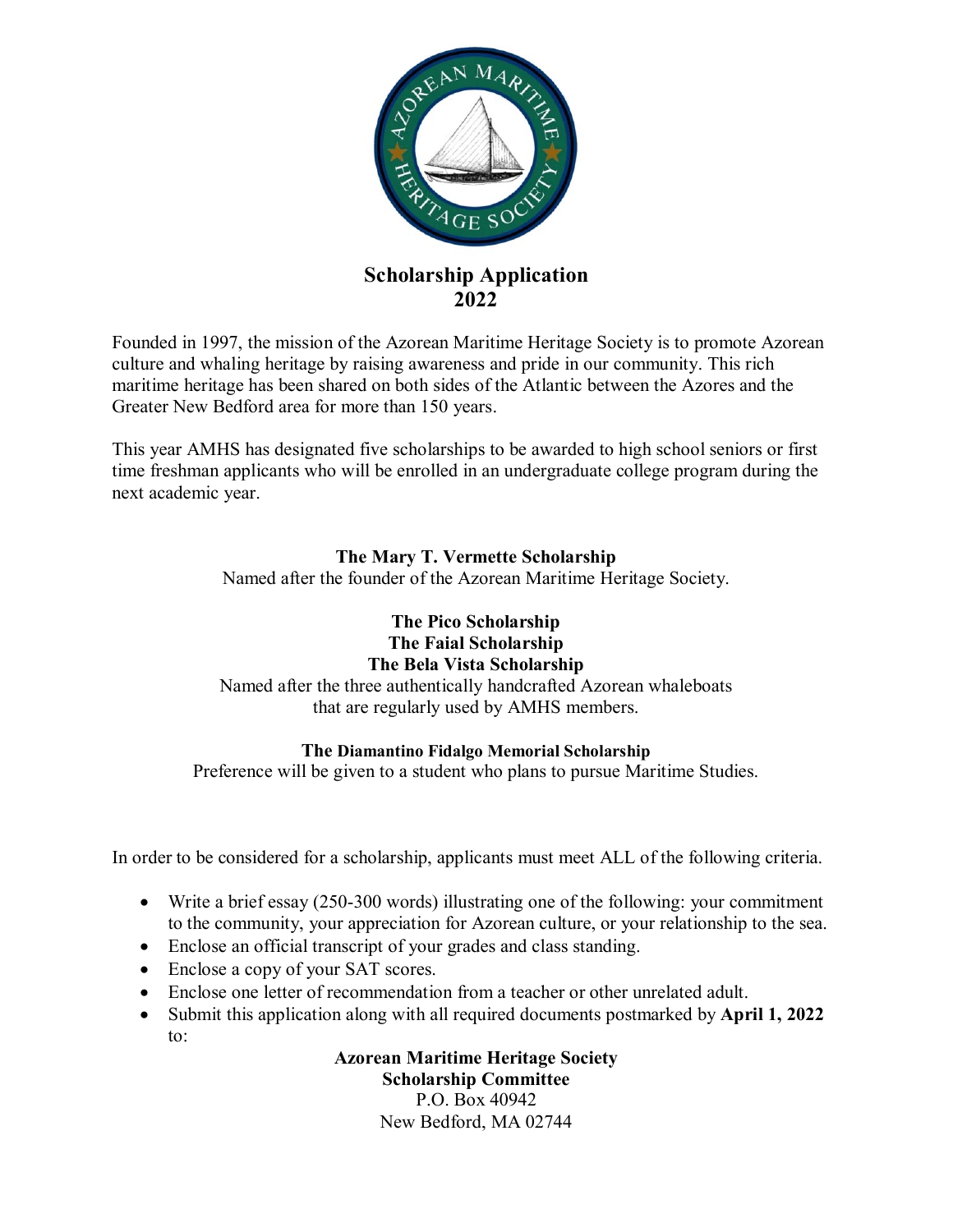| REAN MARINZ<br>TAGE SOC<br>Personal Information<br>(will be kept confidential)                                                                                                                                                 |                                         |
|--------------------------------------------------------------------------------------------------------------------------------------------------------------------------------------------------------------------------------|-----------------------------------------|
|                                                                                                                                                                                                                                |                                         |
|                                                                                                                                                                                                                                |                                         |
| State: <u>Zip:</u> Zip:                                                                                                                                                                                                        |                                         |
| Student Phone #:                                                                                                                                                                                                               | $\frac{1}{2}$ Student Cell #:           |
|                                                                                                                                                                                                                                |                                         |
|                                                                                                                                                                                                                                |                                         |
| Anticipated Graduation Date: No. 2016. The Contract of the Contract of the Contract of the Contract of the Contract of the Contract of the Contract of the Contract of the Contract of the Contract of the Contract of the Con |                                         |
| Parents / Guardians Name(s):                                                                                                                                                                                                   |                                         |
|                                                                                                                                                                                                                                |                                         |
| Are any other immediate family members currently attending college?                                                                                                                                                            | Yes<br>No                               |
| How many?                                                                                                                                                                                                                      | What year(s)?                           |
| What is your family's yearly household income?<br>\$30,000 or less<br>$$60,000 - $90,000$                                                                                                                                      | $$30,000 - $60,000$<br>\$90,000 or more |
| Name of Undergraduate School you plan to attend: Name of Undergraduate School you plan to attend:                                                                                                                              |                                         |
|                                                                                                                                                                                                                                |                                         |
|                                                                                                                                                                                                                                |                                         |
|                                                                                                                                                                                                                                | Room & Board \$:                        |

| Transportation \$: |  |
|--------------------|--|
|--------------------|--|